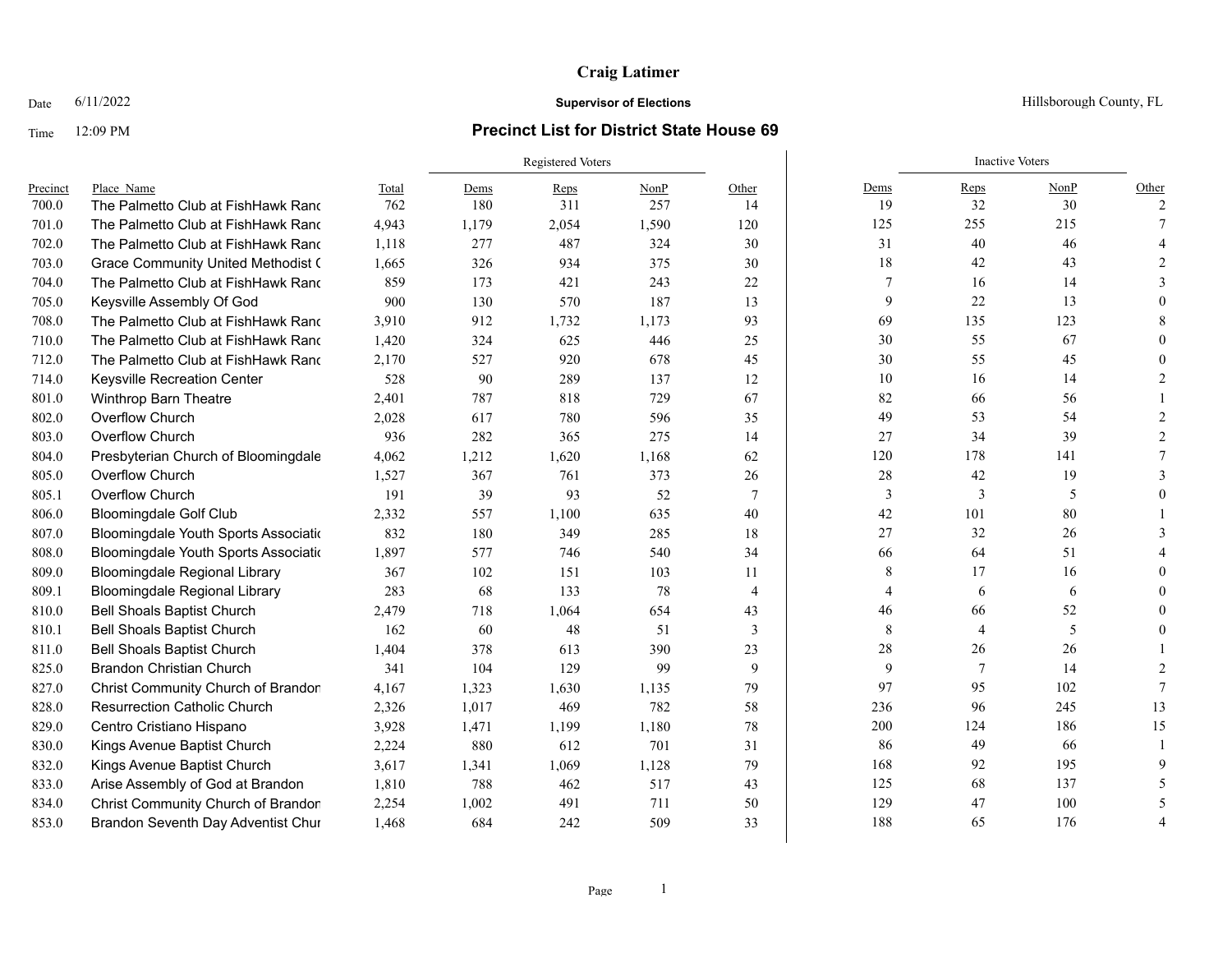# **Craig Latimer**

### Time 12:09 PM **Precinct List for District State House 69**

|          |                                    |       | Registered Voters |                |       |                | <b>Inactive Voters</b> |                  |                |          |
|----------|------------------------------------|-------|-------------------|----------------|-------|----------------|------------------------|------------------|----------------|----------|
| Precinct | Place Name                         | Total | Dems              | Reps           | NonP  | Other          | Dems                   | Reps             | NonP           | Other    |
| 910.0    | Wimauma Community Church of God    | 535   | 144               | 223            | 155   | 13             | 4                      | 22               | 24             | $\Omega$ |
| 917.0    | <b>Thatcher Civic Center</b>       | 427   | 59                | 232            | 124   | 12             |                        | 6                | 6              | 0        |
| 918.0    | The Palmetto Club at FishHawk Rand | 806   | 127               | 480            | 187   | 12             | 10                     | 30               | 15             |          |
| 919.0    | <b>Balm Civic Center</b>           | 1,211 | 275               | 579            | 335   | 22             | 14                     | 40               | 36             |          |
| 919.1    | <b>Balm Civic Center</b>           | 363   | 89                | 124            | 140   | 10             | $\overline{2}$         |                  |                |          |
| 919.2    | <b>Balm Civic Center</b>           | 3     | $\overline{2}$    | $\overline{0}$ | - 1   | $\mathbf{0}$   | $\overline{0}$         | $\boldsymbol{0}$ | $\overline{0}$ |          |
| 947.0    | Summerfield Crossing Community Ce  | 5,885 | 2,417             | 1,533          | 1,825 | 110            | 280                    | 169              | 236            | 10       |
| 949.0    | <b>Rivercrest Clubhouse</b>        | 4,408 | 1,654             | 1,370          | 1,300 | 84             | 161                    | 132              | 142            |          |
| 949.1    | <b>Rivercrest Clubhouse</b>        | 722   | 311               | 176            | 213   | 22             | 20                     | 24               | 27             |          |
| 949.2    | <b>Rivercrest Clubhouse</b>        | 4     | $\overline{0}$    |                | 3     | $\mathbf{0}$   | $\boldsymbol{0}$       | $\mathbf{0}$     | $\mathbf{0}$   |          |
| 949.3    | <b>Rivercrest Clubhouse</b>        | 405   | 152               | 85             | 160   | 8              | $10\,$                 | 3                | 9              |          |
| 950.0    | <b>Balm Civic Center</b>           | 1.696 | 647               | 489            | 518   | 42             | 23                     | 34               | 39             |          |
| 950.1    | <b>Balm Civic Center</b>           | 3,064 | 961               | 983            | 1,044 | 76             | 55                     | 60               | 60             |          |
| 950.2    | <b>Balm Civic Center</b>           | 50    | 15                | 13             | 22    | $\theta$       | $\mathbf{0}$           | -1               |                |          |
| 951.0    | Redeemer Presbyterian Church       | 1,446 | 433               | 585            | 403   | 25             | 27                     | 54               | 52             |          |
| 951.1    | Redeemer Presbyterian Church       | 472   | 102               | 260            | 100   | 10             | 11                     | 10               | $\tau$         |          |
| 952.0    | <b>Riverview Civic Center</b>      | 2,342 | 650               | 1,032          | 608   | 52             | 60                     | 67               | 67             |          |
| 952.1    | <b>Riverview Civic Center</b>      | 138   | 34                | 66             | 35    | 3              | 3                      | $\overline{4}$   |                |          |
| 953.0    | <b>Riverview Civic Center</b>      | 2,982 | 906               | 1,193          | 818   | 65             | 80                     | 99               | 105            |          |
| 954.0    | Providence West Community Center   | 4,800 | 1,998             | 1,109          | 1,588 | 105            | 354                    | 168              | 288            | 15       |
| 955.0    | Desoto Masonic Lodge #105          | 2,561 | 732               | 1,047          | 733   | 49             | 56                     | 64               | 73             |          |
| 956.0    | Redeemer Presbyterian Church       | 2,233 | 774               | 681            | 736   | 42             | 76                     | 71               | 91             |          |
| 956.1    | Redeemer Presbyterian Church       | 861   | 257               | 288            | 286   | 30             | 32                     | 23               | 33             |          |
| 957.0    | Providence West Community Center   | 1,648 | 610               | 485            | 522   | 31             | 63                     | 47               | 67             |          |
| 964.0    | Providence West Community Center   | 819   | 430               | 98             | 269   | 22             | 68                     | 10               | 45             |          |
| 979.0    | <b>Rivercrest Clubhouse</b>        | 2,332 | 926               | 557            | 805   | 44             | 93                     | 59               | 75             |          |
| 979.1    | <b>Rivercrest Clubhouse</b>        | 123   | 62                | 19             | 40    | $\overline{2}$ | 5                      | $\overline{c}$   | 6              |          |
| 980.0    | Summerfield Crossing Community Ce  | 1,519 | 589               | 405            | 495   | 30             | 58                     | 48               | 73             |          |
| 980.1    | Summerfield Crossing Community Ce  | 210   | 72                | 52             | 83    | 3              | 10                     | 7                | 11             |          |
| 981.0    | Summerfield Crossing Community Ce  | 2,220 | 883               | 581            | 716   | 40             | 78                     | 70               | 71             |          |
| 982.0    | Summerfield Crossing Community Ce  | 1,648 | 534               | 485            | 575   | 54             | 33                     | 17               | 37             |          |
| 983.0    | Providence West Community Center   | 1,620 | 573               | 535            | 480   | 32             | 41                     | 53               | 58             |          |
| 987.0    | <b>Rivercrest Clubhouse</b>        | 956   | 320               | 314            | 310   | 12             | 20                     | 30               | 26             | $\theta$ |

### Date  $6/11/2022$  Hillsborough County, FL